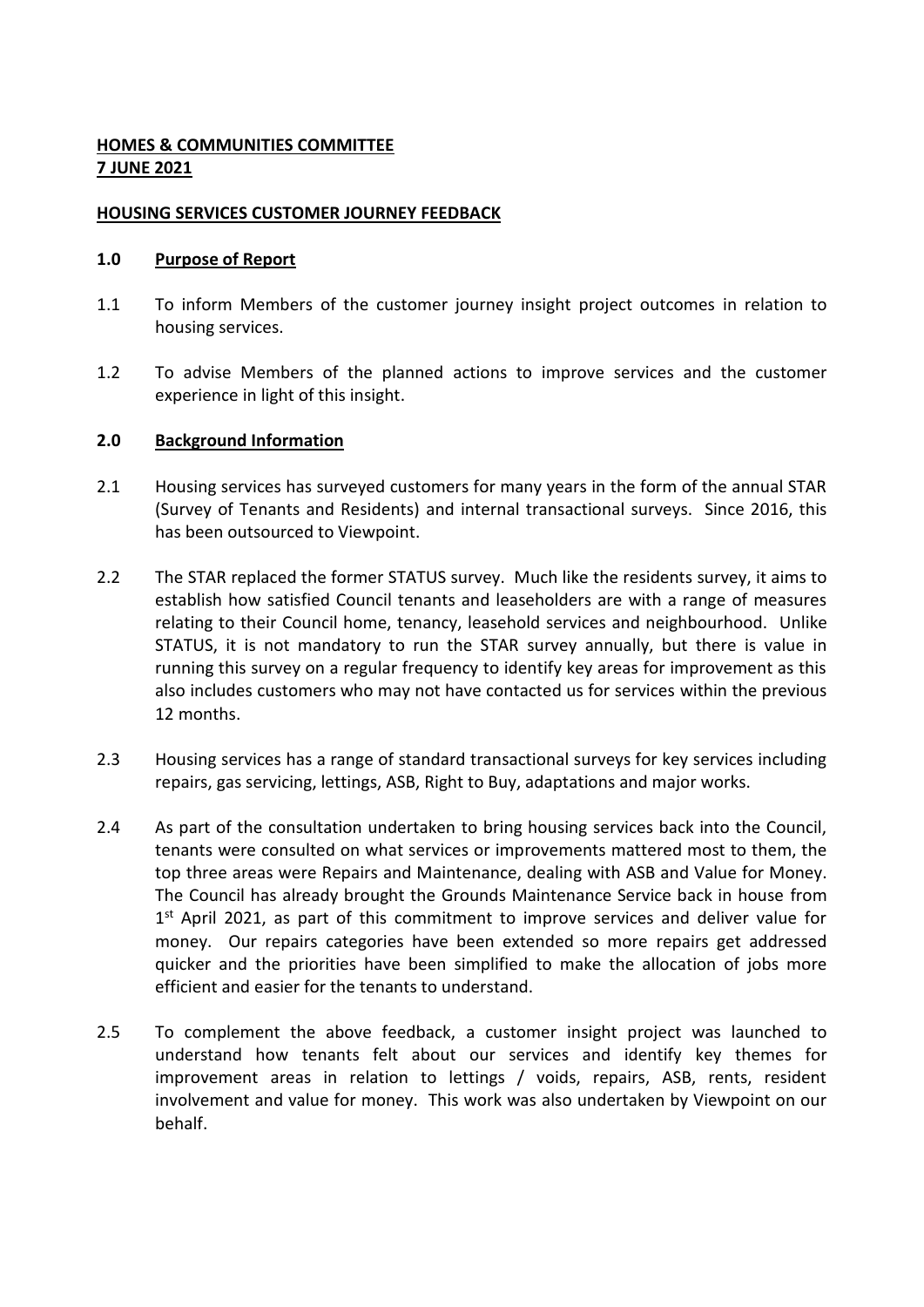- 2.6 Details were provided to Viewpoint of tenants who had experienced the services within the previous two years and the numbers of those surveyed were as follows;
	- Lettings / Voids 200 surveys completed
	- Repairs  $-350$  surveys completed
	- Rents 350 surveys completed
	- Value for Money 353 surveys completed
	- Tenant Involvement 580 surveys completed
	- ASB 30 surveys completed

# **3.0 Proposals**

3.1 This report takes account of the findings and outcomes of the transactional surveys and the customer insight journey project and, in consultation with Business Managers, makes a number of proposals which aim to drive service improvements and increase customer satisfaction with those services. The latest STAR survey results were not available at the time of writing this report, but will presented in a dedicated report to the Homes and Communities Committee in September.

# 3.2 Lettings / Voids

- 3.2.1 Satisfaction with lettings has remained consistently high and for the most recent financial year 20/21, 93% of tenants were satisfied with the service.
- 3.2.2 Whist taking into account that any improvements may show little movement on overall satisfaction levels, the feedback from 200 customers as part of the customer journey project gives some insight into areas for development; most notably perhaps that 19.5% said they did not find the bidding process helpful or supportive, 13.5% had issues with the speed of the process, 13% mentioned decoration, 18.5% mentioned a variety of quality issues and 10.5% mentioned certain major works not being carried out prior to moving in.
- 3.2.3 In prompt response to this, change has been implemented so that any property due for programmed major works within 12 months of the property being re let e.g. rewires and kitchen and bathroom replacement will have this work done at the void stage. This will ensure tenants do not have to delay decorating or have to redecorate following such works as well as endure the upheaval and disruption caused by major works.
- 3.2.4 In terms of the speed of the process, some of the comments related to how quickly tenants are expected to move after the sign up stage. Discussions with the Housing Choice Officers has revealed that whilst the process works well for the majority of customers, it can be difficult finding a balance as some customers get frustrated by the length of time they have to wait to move following a successful bid on a property which requires major works before it can be relet; others like to have the time to plan for a move. The point at which to advertise and let will form part of a Housing Choice review.
- 3.2.5 Much of the other improvement feedback, including decoration is being considered as part of a pilot of an enhanced lettable standard, approved at SLT on 18<sup>th</sup> May 2021. Findings and recommendations will be reported to a future Committee.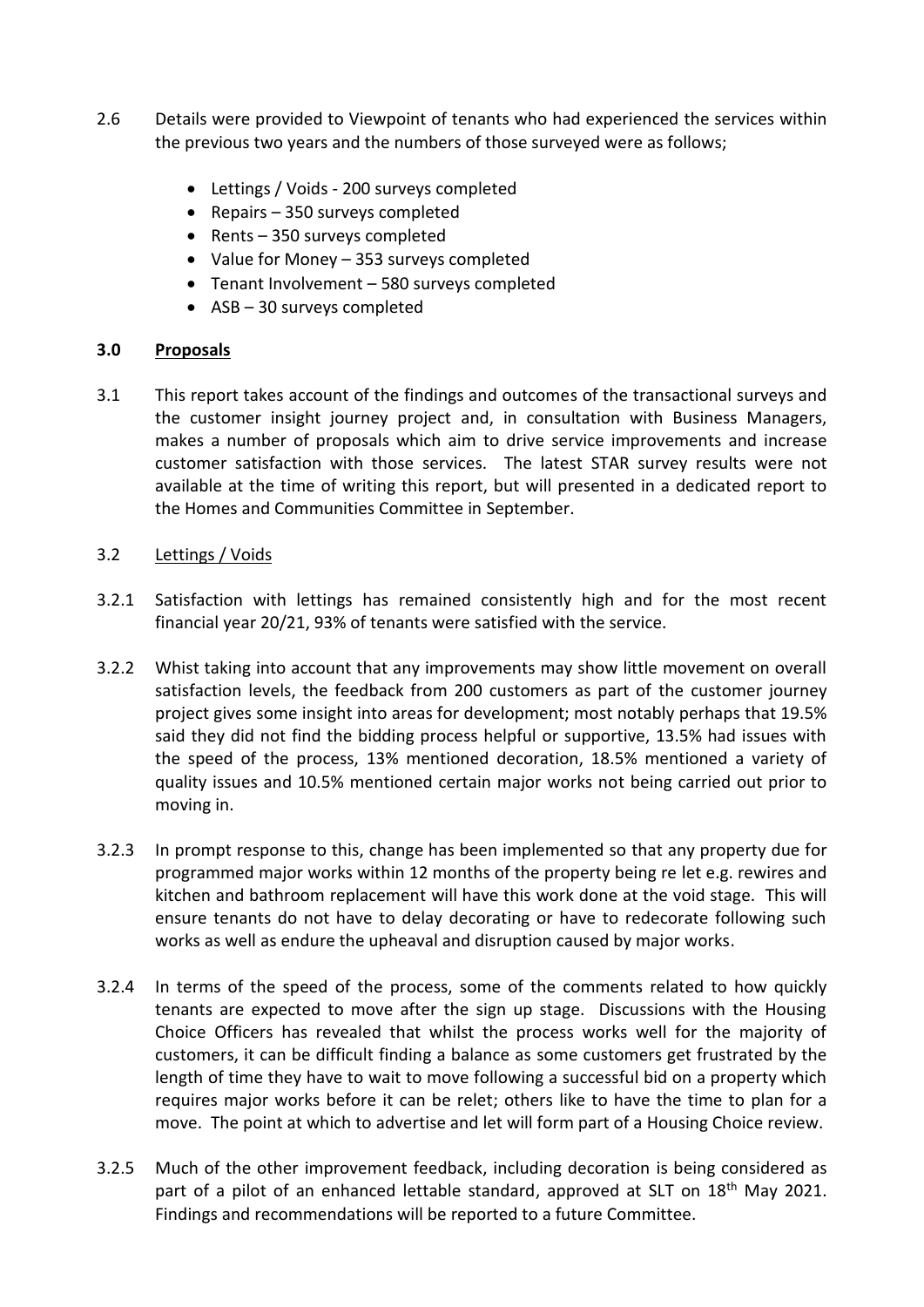3.2.6 Moving forward, a future development, post Covid restrictions is whether to start the viewing and sign up process before properties are ready to let, i.e. during the tenancy termination period or as soon as the property becomes void, which would allow new tenants to have a greater notice period. To complement this, the team have created a new post of Leaving Well Officer which will ensure that the property is in good order before transferring, minimise recharges and support the tenant to leave well. Hopefully this will also improve the void times and enable any major works to be ordered before the property becomes empty.

## 3.3 Repairs

- 3.3.1 Satisfaction with repairs has remained consistently high at on or above 90% for many years. As a result of the transactional survey feedback and Covid creating an opportunity to review and streamline the service, a decision was approved by Homes and Communities Committee during the previous financial year to move to a three repairs priority system from six. This is less confusing for the customer and gives more flexibility for the service provision. Early indications show satisfaction remains high.
- 3.3.2 Out of 350 respondents surveyed for the customer journey insight project, almost 90% were happy with the ease of reporting repairs. Improvement feedback ranged between 7% and 9% of customers; i.e. customers were confused by the repairs priorities and timescales (6.9%), repairs waiting times (8.9%) and communication / being kept updated / text reminders (8.3%). 13.4% gave negative feedback in terms of the repair being done first time; the team are doing a lot of work to ensure that we achieve high "right first visit" repairs through reviewing the stock levels, van stock, the materials required and quality of the original diagnosis.
- 3.3.3 Given that changes have already been made to repairs priorities, there are no proposals to carry out any additional improvements to the service outside of this year's business plan, though more efficiencies will be achieved by improving our housing IT system and how it engages with tenants waiting for repairs.

# 3.4 Rents

- 3.4.1 The feedback on rents was overall positive with almost 90% of customers saying they were satisfied with the options available to pay their rent. What this has raised however, is whether we provide more options than is necessary and whether the impact of removing expensive options such as PayPoint, would deliver a saving for the Council, but have little impact on customer satisfaction. It is worth noting that the majority of customers using the more expensive methods are older tenants. The team are liaising with Revenues and Benefits to look at simplifying payment methods.
- 3.4.2 There was some improvement feedback relating to the provision and frequency of rent statements, with 22.9% of customers citing this as a waste of money and not required. As a social landlord we are obligated to provide four quarterly rent statements per year, but not necessarily in a hard copy. Being aware of this feedback will enable the service to promote online access to paperless statements as part of the transition to greater provision of online and digital services.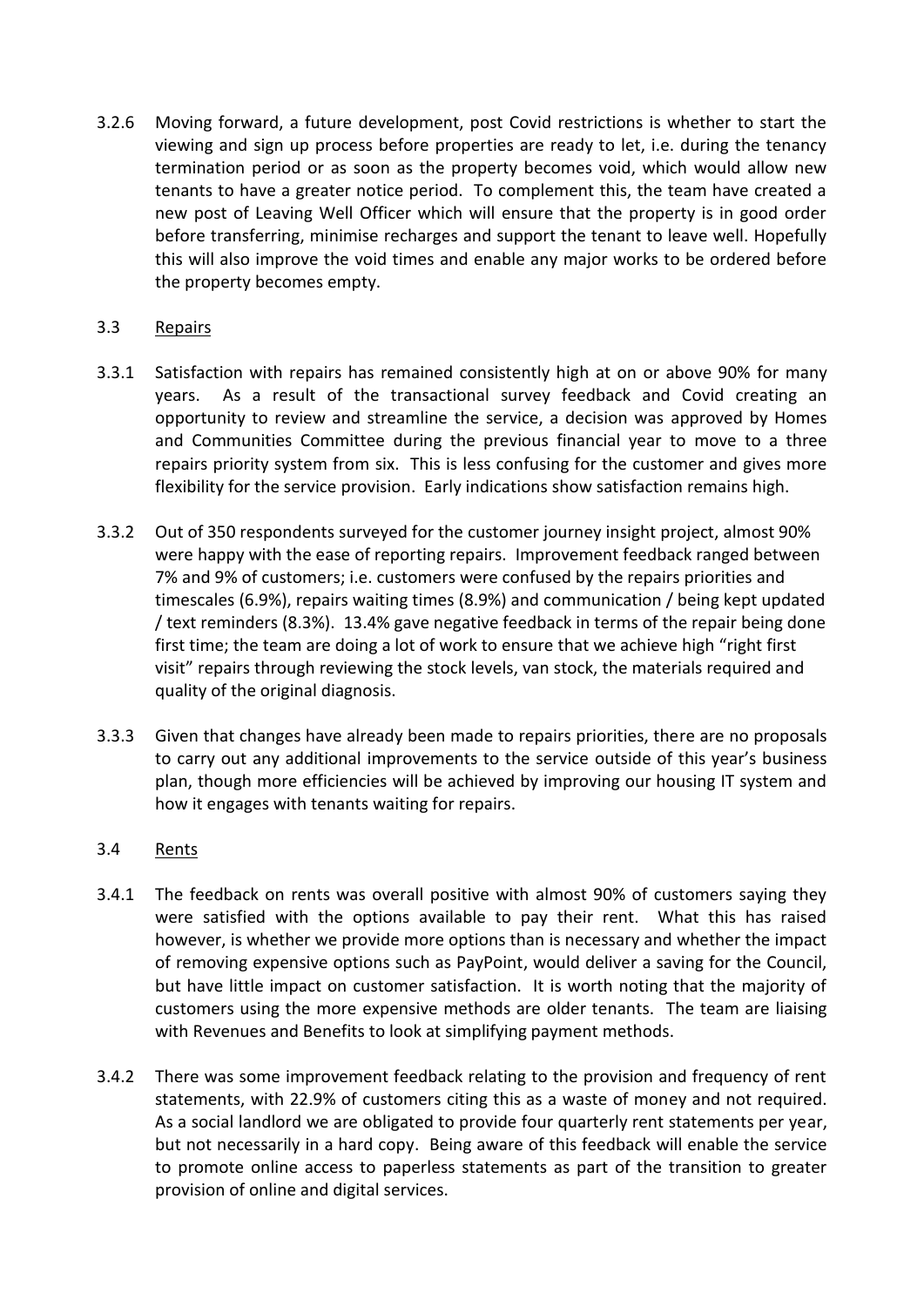3.4.3 There was also some qualitative feedback in relation to new tenants having to sign up and move quickly and on occasion being liable for rent on two properties whilst still in a notice period. The Income Management team are now being notified of new tenant details immediately after viewing and sign up by Tenancy Officers, as opposed to when their details appear on the housing system, enabling the team to provide advice to new tenants much earlier regarding any potential benefit which can be claimed in the event of dual rent liability. It is hoped this will close the gap for those tenants.

## 3.5 Value for Money

- 3.5.1 There were over 350 customers surveyed regarding value for money. Unsurprisingly most (45.9%) valued the repairs service above all others. 87.2% of tenants felt that their rent provided value for money, however a small minority (8.4%) felt that the rent was too high for the size of the property. This is an interesting perception because the Council's social rent is lower than other registered providers both in the East Midlands and nationally.
- 3.5.2 This has highlighted that the housing service could benefit from publishing information relating to rents and what tenants receive for their rent in our annual tenant report and social media communications throughout the year. A document will also be created to show the "value" of a secure tenancy.

## 3.6 Tenant Involvement

- 3.6.1 Out of 580 customers surveyed, 36% have given feedback during the previous year. This is encouraging to know that a large proportion of customers have been able to let us know how we are doing and hopefully see value in this. Of these, 66% came from surveys, 16% came from complaints and 10% from compliments.
- 3.6.2 Interestingly 21.6% had an expectation that they would hear back from us regarding their feedback, prompting us to think about whether we should do more to let customers know how much we appreciate their feedback and how this has helped to improve services. Again, this is something we will include in the annual tenant report and social media communications. We may also opt to contact these customers directly, even if it was a sample of customers where their feedback has directly driven a service improvement.
- 3.6.3 It is pleasing that 54% of customers expressed an interest in being involved in shaping services and with their permission, their details have been shared with Tenant Engagement colleagues to begin to contact these customers to establish how and in what form they would like to be involved.

# 3.7 ASB

3.7.1 Numbers for ASB cases and therefore customers surveyed are relatively low, both for transactional surveys and the customer journey project. Just 30 customers were surveyed as part of the latter. However, there were strong alignments of themes in both surveys.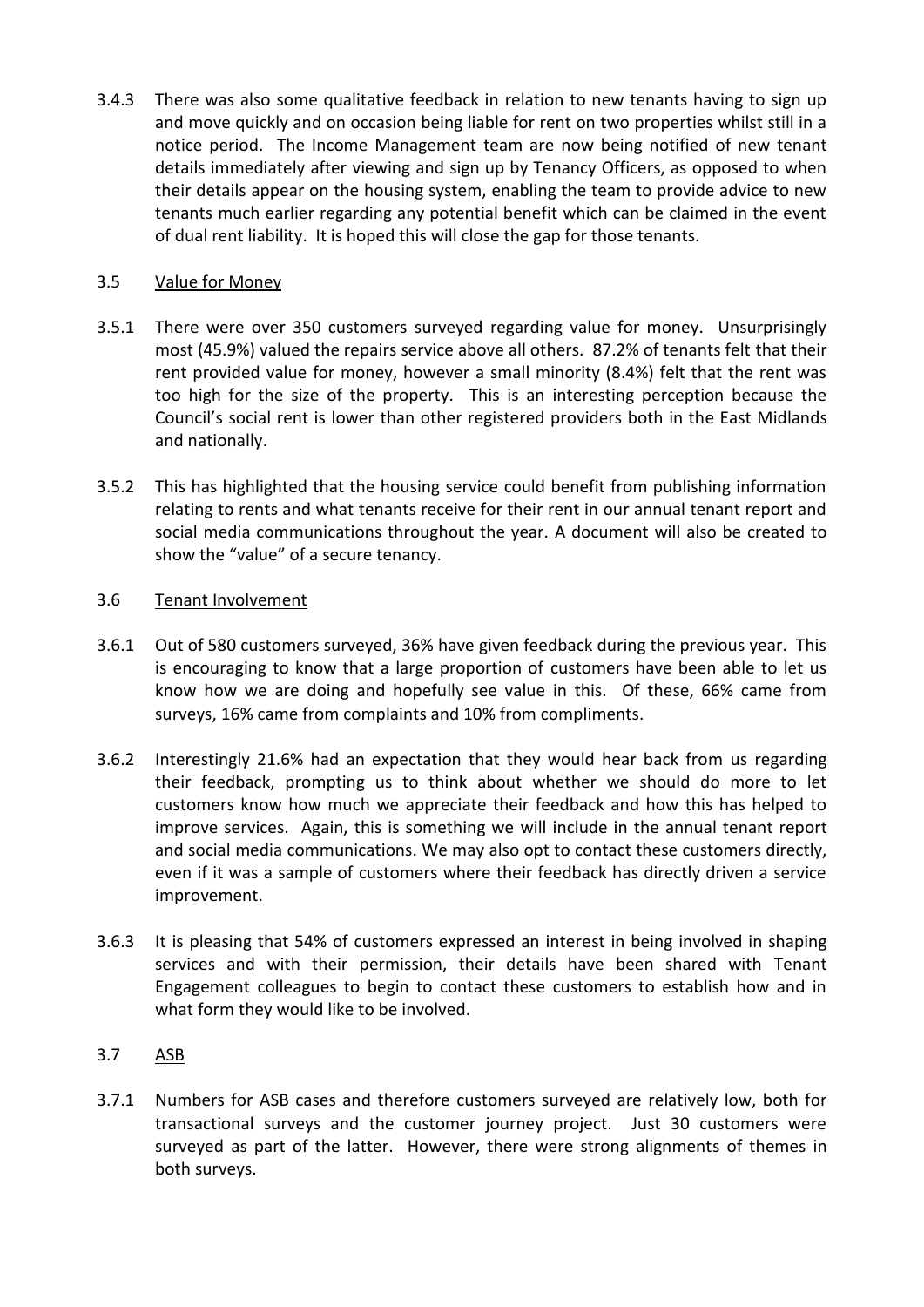- 3.7.2 Customers indicated they are dissatisfied with the level of support and are also unhappy with the length of time taken to resolve an issue and how long issues persist before action is taken. Of those surveyed, 50% of cases involved the Police.
- 3.7.3 It has been recognised that an improvement that could result in improvement across our ASB response (particularly where there is multi agency involvement) would be setting out and managing expectations from the outset, in particular setting out the action the Council is able to take and provide regular updates and call backs where requested. This is the standard process, but it appears from the feedback there is room for improvement operationally and perhaps an opportunity to refresh training for all Tenancy Officers. As ASB was one of the key service areas highlighted for improvement on bringing housing services back into the Council, this feedback and the process will be fully reviewed in consultation with involved tenants next financial year.

### 3.8 Notable Business Plan Actions to Improve the Customer Journey and Satisfaction

- 3.8.1 Resource within Tenancy and Estates have been increased by 1 x Senior Housing Officer and 3 x Tenancy Officers. This enables the team to undertake "Getting to Know You" visits which is essentially a proactive Tenancy Audit Programme, which will enable us to understand more about the tenants in our homes, get early warning of property and tenancy failures as well as better understanding the current and future needs of our tenants.
- 3.8.2 Walkabouts have resumed on 12<sup>th</sup> April since Covid restrictions allowed. Tenancy and Estates is working with Environmental Services and Street Scene to create a holistic approach to managing the public realm and providing a programme of walkabouts / days of action to achieve a seamless approach to Council owned and maintained land.
- 3.8.3 In 2022/23 there will be a review of the Decent Homes standard at a national level and future local consultation piece.
- 3.8.4 Work is underway to create more synergy between repairs and investment, whereby repeat and high value repairs are reviewed and added to the investment programme where appropriate to give better value for money.
- 3.8.5 In relation to gas repairs and servicing, there are three separate services, two of which are outsourced to external contractors. It will be proposed via SLT to amalgamate heating repairs, servicing and renewal into one seamless service to deliver value for money savings and improve the service for customers.
- 3.8.6 In relation to customer feedback and complaints, there will be an exercise involve tenants looking at kitchen and bathroom replacement programme.

### **4.0 Equalities Implications**

4.1 During any potential review of rent payment options, consideration will be given to whether the removal of certain methods will adversely impact certain tenants.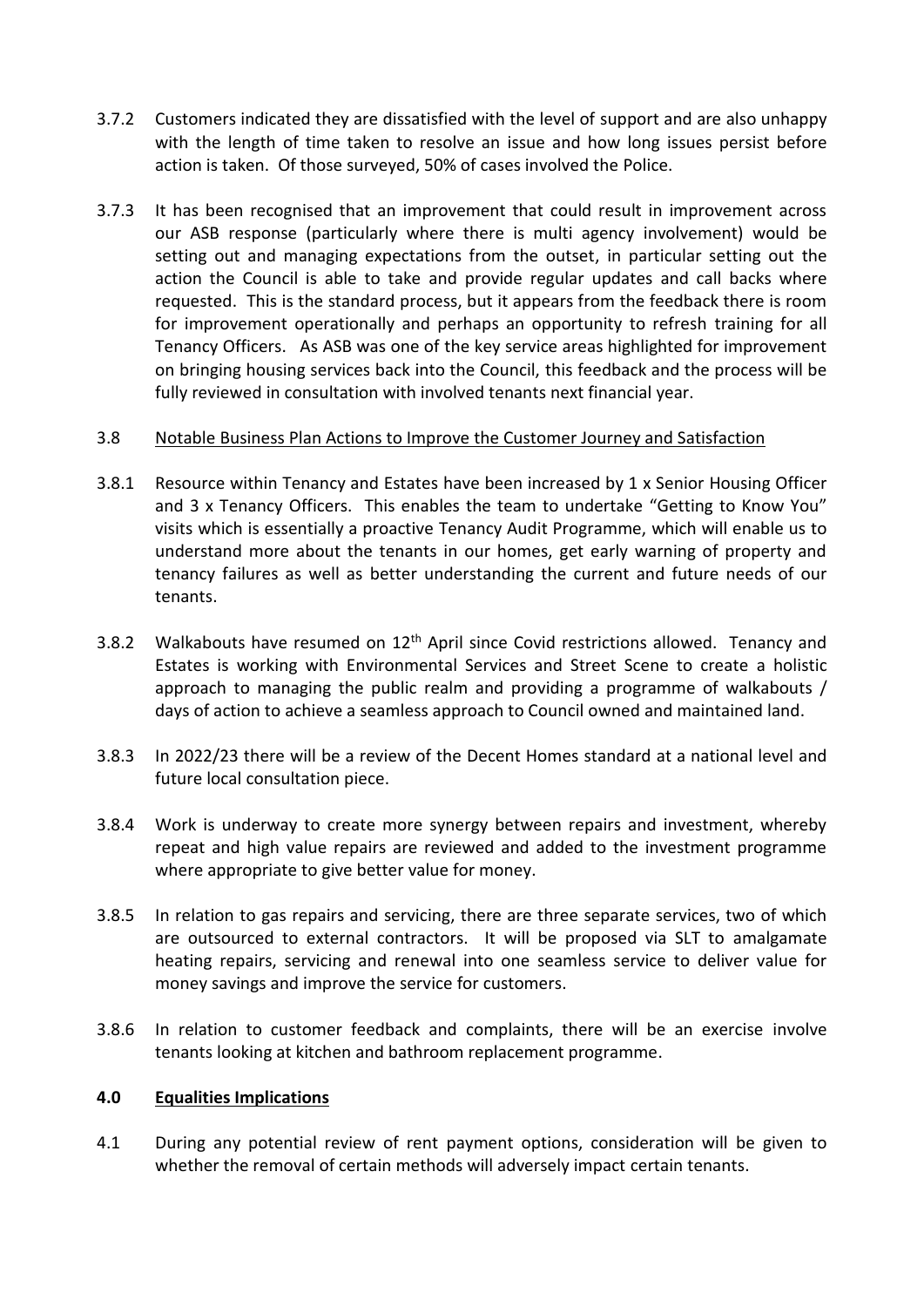4.2 As part of the digital transformation and provision of online services, consideration will be given to whether tenants without access to online services will be adversely impacted. 59.7% (209) of tenants surveyed stated an online statement would not meet their needs and just over half of those said that was because they did not go online.

# **5.0 Digital Implications**

- 5.1 There are none specifically arising from this report as the proposal to provide online rent statements as a long term aim will feed into the wider digital transformation of services project.
- 5.2 There is significant improvements that can be achieved across all services through improvements with Housing ICT and the Directorate are working with ICT, having created a high level plan of system improvements.

# **6.0 Financial Implications – FIN21-22/5888**

6.1 There are no direct financial implications resulting from this report. Where expenditure is required, it is anticipated this will be secured from the efficiency savings pot to improve services.

#### **7.0 Community Plan – Alignment to Objectives**

7.1 This report supports two objectives in the Community Plan - Create more and better quality homes through our roles as landlord, developer and planning authority and to reduce crime and anti-social behaviour, and increase feelings of safety in our communities.

#### **8.0 Comments of Director**

- 8.1 This paper was presented to SLT on 18<sup>th</sup> May 2021 who support all recommendations and ask for regular updates on progress against related actions to be reported to this Committee and tenant forums.
- 8.2 This data will be presented to our involved tenants once STAR feedback is available as well as being published in our Tenant Annual Report.
- **9.0**

# **RECOMMENDATIONS:**

# **Members note the contents of this report and notes the;**

- **1. Overall positive responses to housing services provided by the Council.**
- **2. Identified work streams and proposals highlighted within section 3, which will form an action plan for regular monitoring and reporting until implementation.**

# **Reason for Recommendations**

To act up feedback and take positive steps to improve the customer journey and customer experience with housing services and maintain the high levels of satisfaction and improve this where possible.